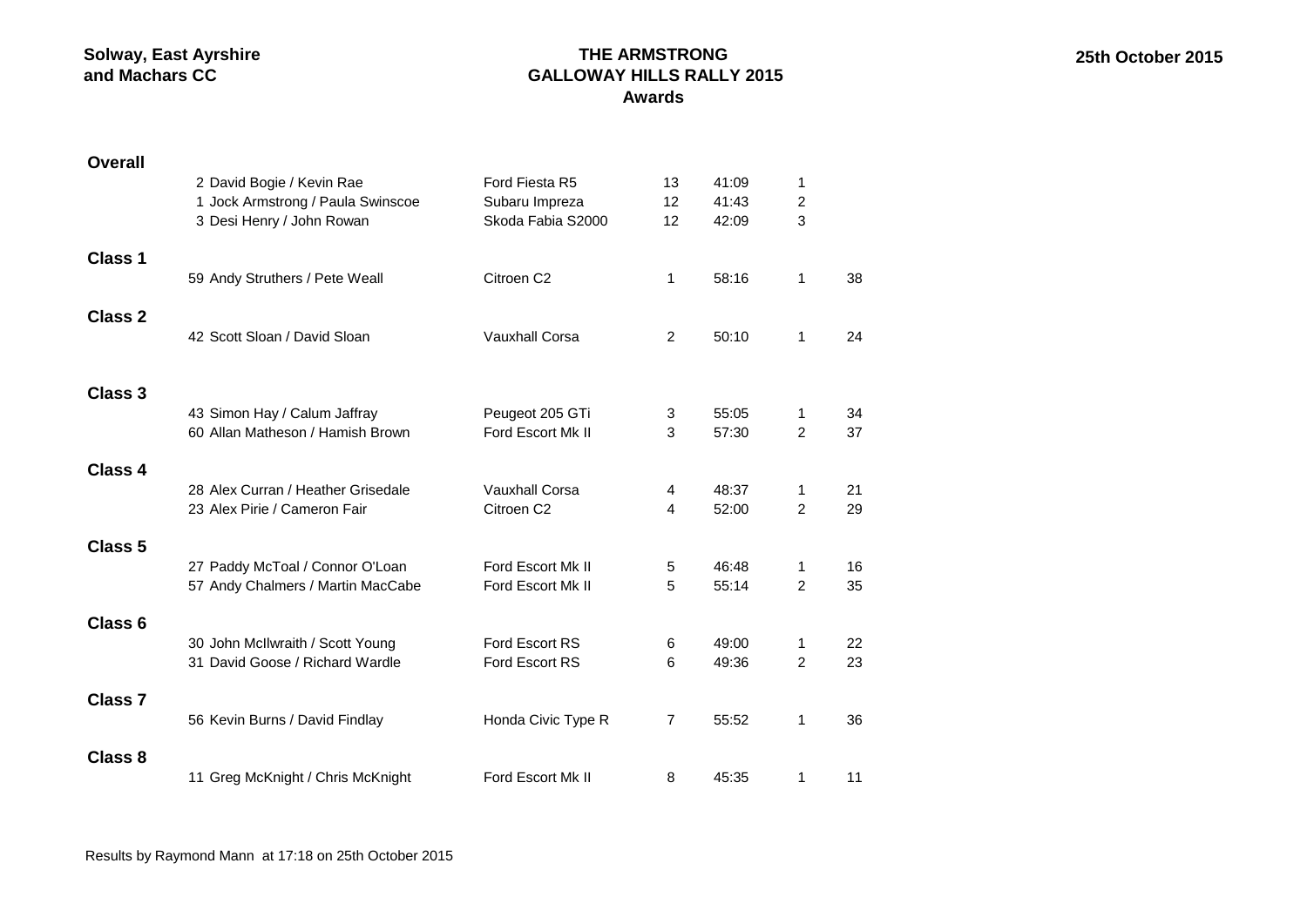#### **THE ARMSTRONG GALLOWAY HILLS RALLY 2015 Awards**

| Class 9         |                                                                                               |                          |                   |       |                |    |
|-----------------|-----------------------------------------------------------------------------------------------|--------------------------|-------------------|-------|----------------|----|
|                 | 12 Seamus O'Connell / Andy Richardson                                                         | Ford Escort Mk II        | 9                 | 45:12 | 1              | 9  |
|                 | 29 Gareth White / Greg Halfpenny                                                              | Citroen DS3 R3T          | 9                 | 50:57 | $\overline{2}$ | 27 |
| Class 10        |                                                                                               |                          |                   |       |                |    |
|                 | 7 Fraser Wilson / Craig Wallace                                                               | Mitsubishi Lancer Evo 9  | 10                | 45:03 | 1              | 7  |
|                 | 9 John McClory / David Hood                                                                   | Mitsubishi Lancer Evo 9  | 10                | 46:22 | $\overline{2}$ | 15 |
| <b>Class 11</b> |                                                                                               |                          |                   |       |                |    |
|                 | 5 Mark McCulloch / Michael Hendry                                                             | Mitsubishi Lancer Evo IX | 11                | 44:21 | 1              | 5  |
|                 | 8 Chris Collie / Neil Shanks                                                                  | Mitsubishi Lancer Evo 6  | 11                | 44:27 | 2              | 6  |
|                 | 4 Rory Young / Allan Cathers                                                                  | Mitsubishi Lancer Evo 5  | 11                | 45:15 | 3              | 10 |
| Class 12        |                                                                                               |                          |                   |       |                |    |
|                 | 6 Niall Henry / Damien Duffin                                                                 | Mitsubishi Lancer Evo 10 | $12 \overline{ }$ | 45:04 | 3              | 8  |
|                 | 10 Scott McCombie / Mark Fisher                                                               | Mitsubishi Lancer Evo 9  | 12                | 45:47 | 4              | 13 |
| Class 13        |                                                                                               |                          |                   |       |                |    |
|                 | 61 Jonny Greer / Kirsty Riddick                                                               | Citroen DS3 R5           | 13                | 44:15 | $\overline{2}$ | 4  |
|                 | 16 John Rintoul / Ross Hynd                                                                   | Hyundai Accent WRC       | 13                | 47:34 | 3              | 20 |
|                 | Lawrance Clark Trophy - 1st Co-driver resident in DG Postal District                          |                          |                   |       |                |    |
|                 | 61 Kirsty Riddick                                                                             | Citroen DS3 R5           | 13                | 44:15 | $\overline{2}$ | 4  |
|                 |                                                                                               |                          |                   |       |                |    |
|                 | <b>Robbie Murphy Trophy - Spirit of the Rally</b><br>The Organising Committee                 |                          |                   |       |                |    |
|                 | Jay McNicholas Memorial Trophy - Best presented car from Solway, East Ayrshire and Machars CC |                          |                   |       |                |    |
|                 | 55 Alan McMorran / Albert Connelly                                                            | <b>Talbot Avenger</b>    | 3                 | 58:42 | 3              | 39 |
|                 | <b>Brian Allan Memorial Award for first Rear Wheel Drive</b>                                  |                          |                   |       |                |    |
|                 | 12 Seamus O'Connell / Andy Richardson                                                         | Ford Escort Mk II        | 9                 | 45:12 | 1              | 9  |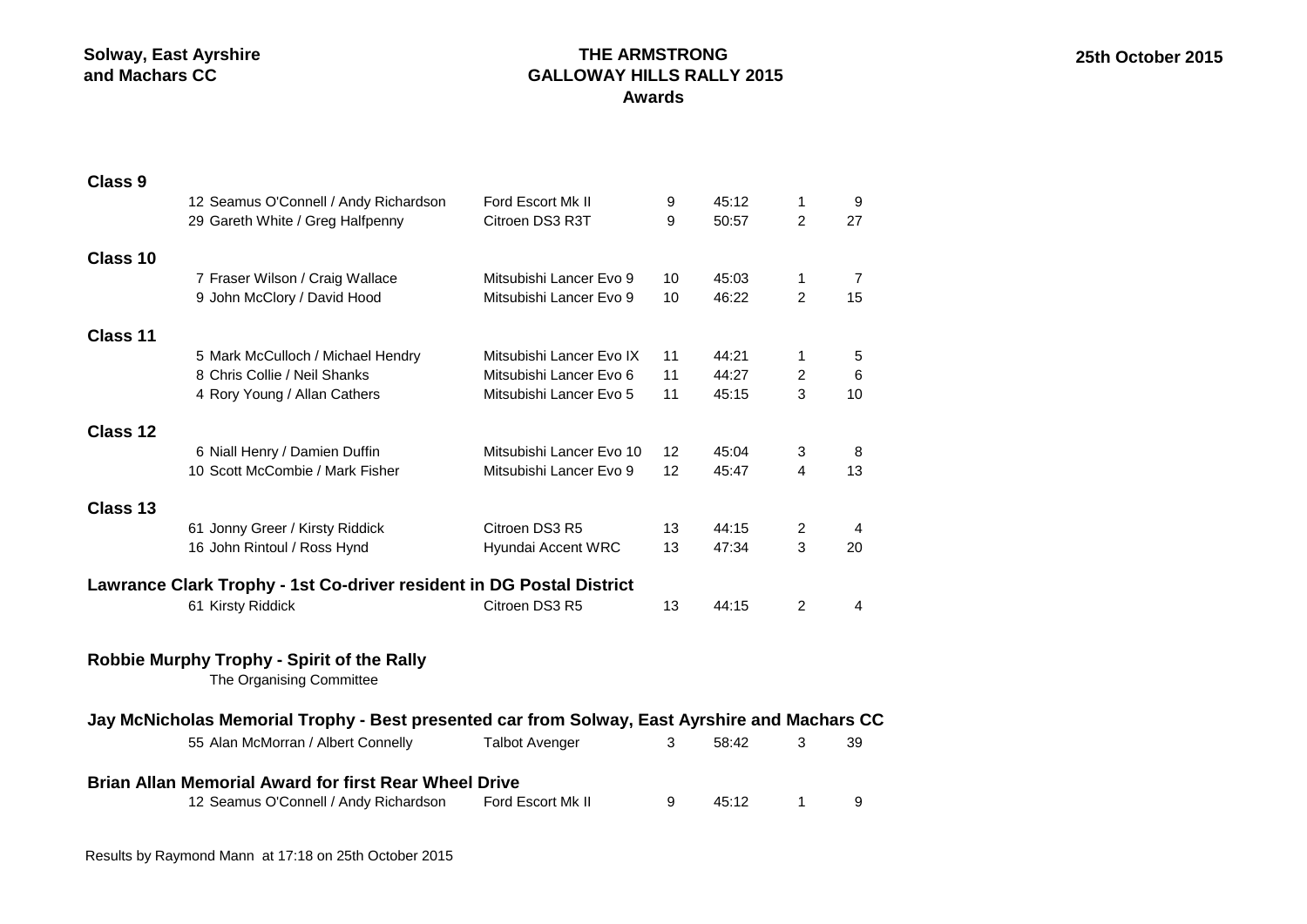## **THE ARMSTRONG GALLOWAY HILLS RALLY 2015 Results final at 17:18 on 25 October 2015 In overall order**

| <b>No</b><br>Crew                           | Car                      | <b>Class</b>     | SS <sub>1</sub> | SS <sub>2</sub> | SS <sub>3</sub> | SS <sub>4</sub> | SS <sub>5</sub> | SS <sub>6</sub> | Othr<br><b>Total</b> | O/A              | CI             |
|---------------------------------------------|--------------------------|------------------|-----------------|-----------------|-----------------|-----------------|-----------------|-----------------|----------------------|------------------|----------------|
| 2 David Bogie / Kevin Rae                   | Ford Fiesta R5           | 13               | 6:46            | 7:03            | 6:39            | 5:42            | 7:03            | 7:56            | 41:09                | 1                |                |
| 1 Jock Armstrong / Paula Swinscoe           | Subaru Impreza           | 12               | 6:50            | 7:10            | 6:48            | 5:45            | 7:09            | 8:01            | 41:43                | $\overline{2}$   |                |
| 3 Desi Henry / John Rowan                   | Skoda Fabia S2000        | 12               | 6:58            | 7:11            | 6:48            | 5:53            | 7:13            | 8:06            | 42:09                | 3                | $\overline{2}$ |
| 61 Jonny Greer / Kirsty Riddick             | Citroen DS3 R5           | 13               | 7:23            | 7:46            | 7:09            | 6:13            | 7:22            | 8:22            | 44:15                | $\overline{4}$   | $\overline{2}$ |
| 5 Mark McCulloch / Michael Hendry           | Mitsubishi Lancer Evo IX | 11               | 7:20            | 7:44            | 7:04            | 6:11            | 7:37            | 8:25            | 44:21                | 5                |                |
| 8 Chris Collie / Neil Shanks                | Mitsubishi Lancer Evo 6  | 11               | 7:25            | 7:36            | 7:10            | 6:14            | 7:25            | 8:37            | 44:27                | $6\phantom{1}6$  | $\overline{c}$ |
| 7 Fraser Wilson / Craig Wallace             | Mitsubishi Lancer Evo 9  | 10               | 7:30            | 7:41            | 7:12            | 6:20            | 7:44            | 8:36            | 45:03                | $\overline{7}$   | 1              |
| 6 Niall Henry / Damien Duffin               | Mitsubishi Lancer Evo 10 | 12               | 7:33            | 7:38            | 7:11            | 6:22            | 7:39            | 8:41            | 45:04                | 8                | 3              |
| 12 Seamus O'Connell / Andy Richardson       | Ford Escort Mk II        | 9                | 7:24            | 7:46            | 7:16            | 6:18            | 7:35            | 8:53            | 45:12                | $\boldsymbol{9}$ |                |
| 4 Rory Young / Allan Cathers                | Mitsubishi Lancer Evo 5  | 11               | 7:21            | 8:00            | 7:24            | 6:23            | 7:31            | 8:36            | 45:15                | 10               | 3              |
| 11 Greg McKnight / Chris McKnight           | Ford Escort Mk II        | 8                | 7:29            | 7:58            | 7:25            | 6:14            | 7:46            | 8:43            | 45:35                | 11               | 1              |
| 22 Richard Dickson / Roger Alcorn           | Subaru Impreza           | 11               | 7:34            | 7:50            | 7:23            | 6:22            | 7:44            | 8:49            | 45:42                | 12               | 4              |
| 10 Scott McCombie / Mark Fisher             | Mitsubishi Lancer Evo 9  | 12               | 7:33            | 7:47            | 7:29            | 6:22            | 7:50            | 8:46            | 45:47                | 13               | 4              |
| John Wink / John Forrest<br>17 <sup>1</sup> | Mitsubishi Lancer Evo 9  | 11               | 7:40            | 7:58            | 7:31            | 6:27            | 7:52            | 8:43            | 46:11                | 14               | 5              |
| John McClory / David Hood<br>9              | Mitsubishi Lancer Evo 9  | 10               | 7:43            | 8:03            | 7:26            | 6:25            | 7:55            | 8:50            | 46:22                | 15               | $\overline{c}$ |
| 27 Paddy McToal / Connor O'Loan             | Ford Escort Mk II        | 5                | 7:30            | 8:01            | 7:43            | 6:27            | 8:02            | 9:05            | 46:48                | 16               | 1              |
| 24 Ross MacDonald / Matthew Johnstone       | Mitsubishi Lancer Evo 9  | 12               | 7:43            | 7:56            | 7:26            | 6:45            | 8:04            | 8:55            | 46:49                | 17               | 5              |
| 20 Keith Morris / Martin Forrest            | Mitsubishi Lancer Evo 6  | 11               | 7:52            | 8:05            | 7:33            | 6:23            | 7:59            | 9:16            | 47:08                | 18               | 6              |
| 19 Alasdair Graham / Laura Stuart           | Mitsubishi Lancer Evo 9  | 10               | 7:57            | 8:09            | 7:39            | 6:30            | 8:03            | 8:59            | 47:17                | 19               | $\overline{3}$ |
| 16 John Rintoul / Ross Hynd                 | Hyundai Accent WRC       | 13               | 7:37            | 8:12            | 7:42            | 6:38            | 8:12            | 9:13            | 47:34                | 20               | 3              |
| 28 Alex Curran / Heather Grisedale          | <b>Vauxhall Corsa</b>    | 4                | 7:56            | 8:29            | 7:50            | 6:33            | 8:25            | 9:24            | 48:37                | 21               | $\mathbf{1}$   |
| 30 John McIlwraith / Scott Young            | Ford Escort RS           | 6                | 8:01            | 8:22            | 7:55            | 6:48            | 8:26            | 9:28            | 49:00                | 22               |                |
| 31 David Goose / Richard Wardle             | Ford Escort RS           | 6                | 8:13            | 8:31            | 7:56            | 6:53            | 8:28            | 9:35            | 49:36                | 23               | $\overline{2}$ |
| 42 Scott Sloan / David Sloan                | <b>Vauxhall Corsa</b>    | $\overline{2}$   | 8:08            | 8:42            | 8:18            | 6:52            | 8:36            | 9:34            | 50:10                | 24               |                |
| 21 Ross Mcfadzean / Scott Thomson           | Subaru Impreza           | 10 <sup>1</sup>  | 8:18            | 8:41            | 8:06            | 7:06            | 8:27            | 9:34            | 50:12                | 25               | 4              |
| 37 Spencer Wilkinson / Jamie Edwards        | Subaru Impreza STi N15   | 10               | 8:25            | 8:42            | 8:08            | 6:58            | 8:40            | 9:57            | 50:50                | 26               | 5              |
| 29 Gareth White / Greg Halfpenny            | Citroen DS3 R3T          | $\boldsymbol{9}$ | 8:40            | 8:41            | 8:02            | 7:13            | 8:30            | 9:51            | 50:57                | 27               | $\overline{2}$ |
| 47 Billy Thomson / Sean Duffy               | Mitsubishi Lancer Evo 9  | 11               | 8:22            | 8:43            | 8:10            | 7:27            | 8:39            | 9:53            | 51:14                | 28               | $\overline{7}$ |
| 23 Alex Pirie / Cameron Fair                | Citroen C <sub>2</sub>   | 4                | 8:27            | 8:50            | 8:30            | 7:24            | 8:53            | 9:56            | 52:00                | 29               | $\overline{2}$ |
| Jim Robertson / Colin Maxwell<br>41         | Citroen C2R2             | 4                | 8:37            | 9:15            | 8:18            | 7:11            | 8:53            | 9:51            | 52:05                | 30               | $\overline{3}$ |
| 49 Jan Budge / Yan Griffiths                | Subaru Impreza           | 11               | 8:53            | 9:06            | 8:29            | 7:29            | 9:02            | 10:11           | 53:10                | 31               | $\overline{8}$ |
| 48 Bill Lymburn / Helen Lara Lymburn        | Ford Escort Mk II        | 9                | 8:58            | 9:25            | 8:34            | 7:21            | 9:03            | 10:06           | 53:27                | 32               | 3              |
| 62 Jordan Black / Callum Atkinson           | Citroen C2               | 4                | 8:39            | 9:17            | 8:36            | 7:22            | 9:27            | 10:07           | 53:28                | 33               | 4              |

These results "watched over" by Bill Troughear and available on www.scotresults.co.uk

Results by Raymond Mann at 17:18 on 25th October 2015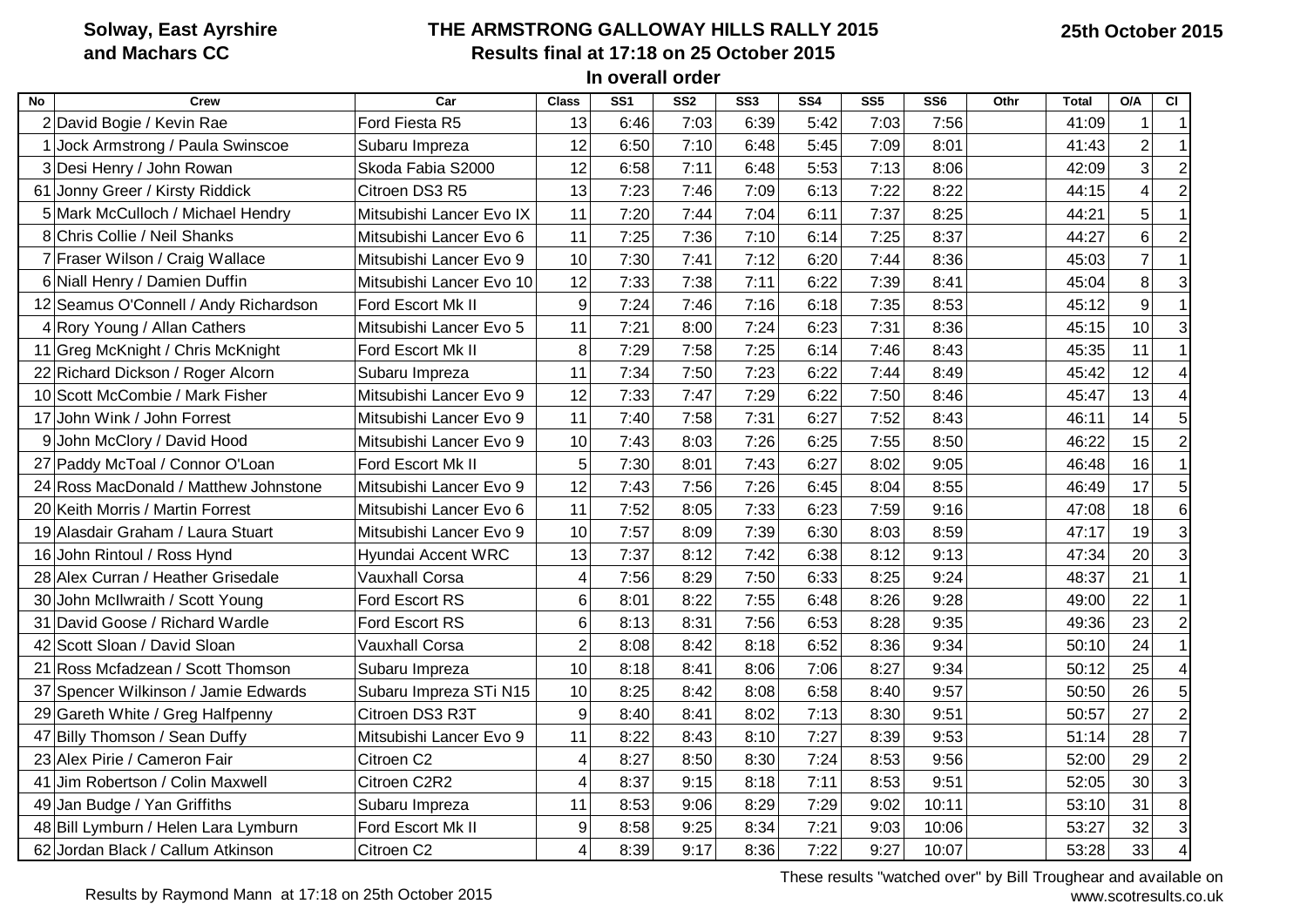**Solway, East Ayrshire and Machars CC**

## **THE ARMSTRONG GALLOWAY HILLS RALLY 2015 Results final at 17:18 on 25 October 2015 In overall order**

| No | Crew                                     | Car                     | <b>Class</b>   | SS <sub>1</sub> | SS <sub>2</sub> | SS <sub>3</sub> | SS <sub>4</sub> | SS <sub>5</sub> | SS <sub>6</sub> | Othr       | <b>Total</b> | O/A | <b>CI</b>      |
|----|------------------------------------------|-------------------------|----------------|-----------------|-----------------|-----------------|-----------------|-----------------|-----------------|------------|--------------|-----|----------------|
|    | 43 Simon Hay / Calum Jaffray             | Peugeot 205 GTi         | 3              | 8:50            | 9:25            | 8:29            | 7:25            | 9:37            | 11:19           |            | 55:05        | 34  |                |
|    | 57 Andy Chalmers / Martin MacCabe        | Ford Escort Mk II       | 5              | 9:09            | 9:27            | 8:45            | 7:34            | 9:38            | 10:41           |            | 55:14        | 35  | $\overline{2}$ |
|    | 56 Kevin Burns / David Findlay           | Honda Civic Type R      |                | 9:25            | 9:19            | 8:59            | 7:43            | 9:37            | 10:49           |            | 55:52        | 36  |                |
|    | 60 Allan Matheson / Hamish Brown         | Ford Escort Mk II       | 3              | 9:52            | 10:04           | 9:05            | 7:53            | 9:51            | 10:45           |            | 57:30        | 37  | $\overline{2}$ |
|    | 59 Andy Struthers / Pete Weall           | Citroen C2              |                | 9:35            | 10:12           | 9:06            | 7:59            | 10:09           | 11:15           |            | 58:16        | 38  | 1              |
|    | 55 Alan McMorran / Albert Connelly       | <b>Talbot Avenger</b>   | 3              | 9:32            | 10:14           | 9:33            | 8:04            | 10:04           | 11:15           |            | 58:42        | 39  | 3              |
|    | 58 Ian Milne / Graham Bruce              | Ford Escort Mk II       | 6              | 9:46            | 10:25           | 9:26            | 7:57            | 10:10           | 11:11           |            | 58:55        | 40  | $\overline{3}$ |
|    | 53 Thaarique Fazal / Amanda Burney       | Peugeot 205 GTi         | 3              | 9:35            | 10:08           | 9:17            | 8:12            | 10:11           | 16:00           |            | 63:23        | 41  | 4              |
|    | 14 David Crossen / Chris Mcsherry        | Ford Escort Mk II       | 8              | 7:40            | 7:50            |                 |                 |                 |                 |            | F/F          |     |                |
|    | 15 Ian Baumgart / Mike Dickson           | Subaru Impreza          | 11             |                 |                 |                 |                 |                 |                 |            | F/F          |     |                |
|    | 18 Iain Wilson / Keith Riddick           | Subaru Impreza          | 11             | 7:49            | 8:12            | 7:35            | 6:42            |                 |                 |            | F/F          |     |                |
|    | 25 Robert Harkness / Mike Curry          | <b>BMW 316i</b>         | 9              | 7:56            | 8:14            | 7:40            | 6:47            | 8:00            |                 |            | F/F          |     |                |
|    | 26 Gordon Murray / David O'Brien         | Ford Escort Mk II       | 9              | 8:06            | 8:22            | 7:50            | 6:37            |                 |                 |            | F/F          |     |                |
|    | 32 Paul McErlean / Niall McKenna         | Ford Escort Mk II       | 8              | 8:25            | 16:00           | 10:16           | 6:55            | 8:35            | 10:08 OTL       |            | F/F          |     |                |
|    | 33 James Gibb / Jane Nicol               | Ford AG Fiesta          | 12             | 8:14            | 16:00           |                 |                 |                 |                 | <b>OTL</b> | F/F          |     |                |
|    | 34 Angus Lawrie / Peredur Wyn Davies     | <b>Vauxhall Corsa</b>   | $\overline{2}$ | 7:58            | 8:40            | 7:57            | 6:57            |                 |                 |            | F/F          |     |                |
|    | 35 Murray Coulthard / John Frew          | Citroen C2R2 Max        |                | 8:12            |                 |                 |                 |                 |                 |            | F/F          |     |                |
|    | 36 Alan Atcheson / David Young           | Ford Escort Mk II       | 5              |                 |                 |                 |                 |                 |                 |            | F/F          |     |                |
|    | 38 Derrick Jobb / Stephen O'Brien        | Mitsubishi Lancer Evo 8 | 12             | 8:26            | 8:52            | 8:19            |                 |                 |                 |            | F/F          |     |                |
|    | 39 Donald Peacock / Scott Peacock        | Peugeot 205 GTi         | 3              |                 |                 |                 |                 |                 |                 |            | F/F          |     |                |
|    | 40 Thomas Gray / Dave Robson             | Proton Satria           | $\overline{2}$ | 13:00           | 8:24            | 7:51            | 6:43            | 8:09            |                 |            | F/F          |     |                |
|    | 44 Glen Irwin / David Turkington         | Corsa GSi               |                | 8:48            | 9:19            | 8:41            |                 |                 |                 |            | F/F          |     |                |
|    | 45 Eamon Doherty / Damian McAulay        | Ford Escort Mk II       | 5              | 8:27            | 9:02            | 8:02            |                 |                 |                 |            | F/F          |     |                |
|    | 46 Steven Bellshaw / Alasdair McIlroy    | Peugeot 205 GTi         | 3              | 8:29            | 8:50            | 8:26            |                 |                 |                 |            | F/F          |     |                |
|    | 50 Kieran O'Kane / John Bryce            | Opel Ascona             | 9              | 9:11            | 9:34            | 8:50            | 7:32            |                 |                 |            | F/F          |     |                |
|    | 51 Niall Cowan / Paul Gribben            | MG ZR                   | $\overline{2}$ | 8:31            | 9:36            | 8:26            | 7:14            | 9:03            |                 |            | F/F          |     |                |
|    | 52 Linzi Henderson / Alan Todd           | Subaru Impreza          | 11             | 9:10            | 9:18            | 8:32            |                 | 9:32            | 11:09           |            | F/F          |     |                |
|    | 54 Eoin McGuckian / Eoin McGuckian (Jnr) | Ford Escort Mk II       | $\overline{2}$ |                 |                 |                 |                 |                 |                 | <b>DNS</b> | F/F          |     |                |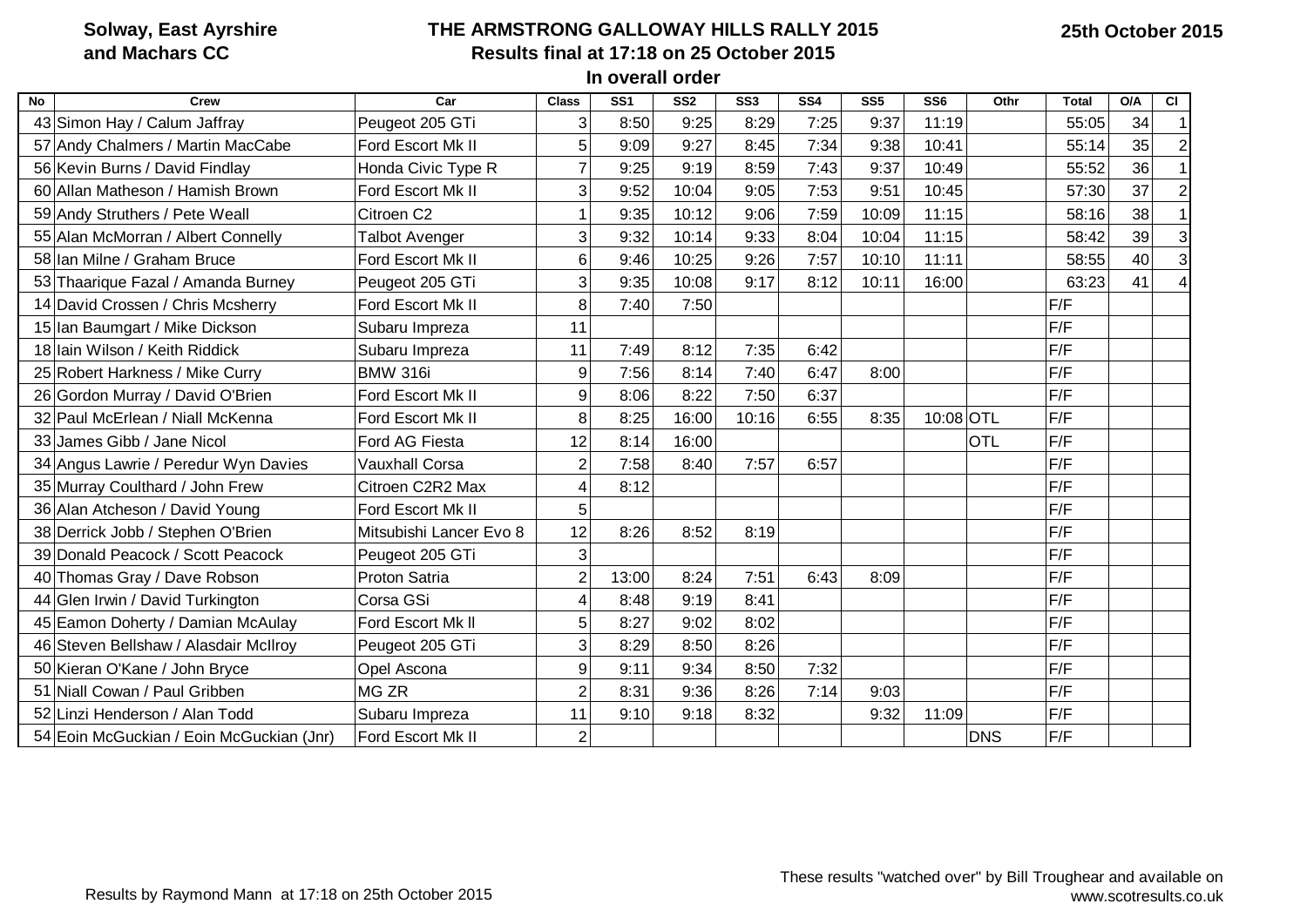**Solway, East Ayrshire and Machars CC**

# **THE ARMSTRONG GALLOWAY HILLS RALLY 2015 Results final at 17:18 on 25 October 2015**

**In class order**

| <b>No</b><br><b>Crew</b>                 | Car                    | <b>Class</b>   | SS <sub>1</sub> | SS <sub>2</sub> | SS <sub>3</sub> | SS <sub>4</sub> | SS <sub>5</sub> | SS <sub>6</sub> | Othr       | <b>Total</b> | CI<br>O/A |                |
|------------------------------------------|------------------------|----------------|-----------------|-----------------|-----------------|-----------------|-----------------|-----------------|------------|--------------|-----------|----------------|
| 59 Andy Struthers / Pete Weall           | Citroen C <sub>2</sub> |                | 9:35            | 10:12           | 9:06            | 7:59            | 10:09           | 11:15           |            | 58:16        | 38        | $\overline{1}$ |
| 42 Scott Sloan / David Sloan             | <b>Vauxhall Corsa</b>  | $\overline{2}$ | 8:08            | 8:42            | 8:18            | 6:52            | 8:36            | 9:34            |            | 50:10        | 24        | $\vert$ 1      |
| 34 Angus Lawrie / Peredur Wyn Davies     | <b>Vauxhall Corsa</b>  | $\overline{2}$ | 7:58            | 8:40            | 7:57            | 6:57            |                 |                 |            | F/F          |           |                |
| 40 Thomas Gray / Dave Robson             | Proton Satria          | $\overline{2}$ | 13:00           | 8:24            | 7:51            | 6:43            | 8:09            |                 |            | F/F          |           |                |
| 51 Niall Cowan / Paul Gribben            | MG ZR                  | 2              | 8:31            | 9:36            | 8:26            | 7:14            | 9:03            |                 |            | F/F          |           |                |
| 54 Eoin McGuckian / Eoin McGuckian (Jnr) | Ford Escort Mk II      | $\overline{2}$ |                 |                 |                 |                 |                 |                 | <b>DNS</b> | F/F          |           |                |
| 43 Simon Hay / Calum Jaffray             | Peugeot 205 GTi        | 3              | 8:50            | 9:25            | 8:29            | 7:25            | 9:37            | 11:19           |            | 55:05        | 34        | $\vert$ 1      |
| 60 Allan Matheson / Hamish Brown         | Ford Escort Mk II      | 3              | 9:52            | 10:04           | 9:05            | 7:53            | 9:51            | 10:45           |            | 57:30        | 37        | $\overline{2}$ |
| 55 Alan McMorran / Albert Connelly       | <b>Talbot Avenger</b>  | 3              | 9:32            | 10:14           | 9:33            | 8:04            | 10:04           | 11:15           |            | 58:42        | 39        | 3 <sup>1</sup> |
| 53 Thaarique Fazal / Amanda Burney       | Peugeot 205 GTi        | 3              | 9:35            | 10:08           | 9:17            | 8:12            | 10:11           | 16:00           |            | 63:23        | 41        | $\overline{4}$ |
| 39 Donald Peacock / Scott Peacock        | Peugeot 205 GTi        | 3              |                 |                 |                 |                 |                 |                 |            | F/F          |           |                |
| 46 Steven Bellshaw / Alasdair McIlroy    | Peugeot 205 GTi        | 3              | 8:29            | 8:50            | 8:26            |                 |                 |                 |            | F/F          |           |                |
| 28 Alex Curran / Heather Grisedale       | <b>Vauxhall Corsa</b>  | 4              | 7:56            | 8:29            | 7:50            | 6:33            | 8:25            | 9:24            |            | 48:37        | 21        | 1              |
| 23 Alex Pirie / Cameron Fair             | Citroen C2             | 4              | 8:27            | 8:50            | 8:30            | 7:24            | 8:53            | 9:56            |            | 52:00        | 29        | $\overline{2}$ |
| Jim Robertson / Colin Maxwell<br>41      | Citroen C2R2           | 4              | 8:37            | 9:15            | 8:18            | 7:11            | 8:53            | 9:51            |            | 52:05        | 30        | $\overline{3}$ |
| 62 Jordan Black / Callum Atkinson        | Citroen C2             | 4              | 8:39            | 9:17            | 8:36            | 7:22            | 9:27            | 10:07           |            | 53:28        | 33        | $\overline{4}$ |
| 35 Murray Coulthard / John Frew          | Citroen C2R2 Max       | 4              | 8:12            |                 |                 |                 |                 |                 |            | F/F          |           |                |
| 44 Glen Irwin / David Turkington         | Corsa GSi              | 4              | 8:48            | 9:19            | 8:41            |                 |                 |                 |            | F/F          |           |                |
| 27 Paddy McToal / Connor O'Loan          | Ford Escort Mk II      | 5              | 7:30            | 8:01            | 7:43            | 6:27            | 8:02            | 9:05            |            | 46:48        | 16        | $\mathbf{1}$   |
| 57 Andy Chalmers / Martin MacCabe        | Ford Escort Mk II      | 5              | 9:09            | 9:27            | 8:45            | 7:34            | 9:38            | 10:41           |            | 55:14        | 35        | $\overline{2}$ |
| 36 Alan Atcheson / David Young           | Ford Escort Mk II      | 5              |                 |                 |                 |                 |                 |                 |            | F/F          |           |                |
| 45 Eamon Doherty / Damian McAulay        | Ford Escort Mk II      | 5              | 8:27            | 9:02            | 8:02            |                 |                 |                 |            | F/F          |           |                |
| 30 John McIlwraith / Scott Young         | Ford Escort RS         | 6              | 8:01            | 8:22            | 7:55            | 6:48            | 8:26            | 9:28            |            | 49:00        | 22        | 1              |
| 31 David Goose / Richard Wardle          | Ford Escort RS         | 6              | 8:13            | 8:31            | 7:56            | 6:53            | 8:28            | 9:35            |            | 49:36        | 23        | $\overline{c}$ |
| 58 Ian Milne / Graham Bruce              | Ford Escort Mk II      | 6              | 9:46            | 10:25           | 9:26            | 7:57            | 10:10           | 11:11           |            | 58:55        | 40        | $\overline{3}$ |
| 56 Kevin Burns / David Findlay           | Honda Civic Type R     | $\overline{7}$ | 9:25            | 9:19            | 8:59            | 7:43            | 9:37            | 10:49           |            | 55:52        | 36        | $\vert$ 1      |
| 11 Greg McKnight / Chris McKnight        | Ford Escort Mk II      | 8              | 7:29            | 7:58            | 7:25            | 6:14            | 7:46            | 8:43            |            | 45:35        | 11        | $\mathbf{1}$   |
| 14 David Crossen / Chris Mcsherry        | Ford Escort Mk II      | 8              | 7:40            | 7:50            |                 |                 |                 |                 |            | F/F          |           |                |
| 32 Paul McErlean / Niall McKenna         | Ford Escort Mk II      | 8              | 8:25            | 16:00           | 10:16           | 6:55            | 8:35            | 10:08 OTL       |            | F/F          |           |                |
| 12 Seamus O'Connell / Andy Richardson    | Ford Escort Mk II      | 9              | 7:24            | 7:46            | 7:16            | 6:18            | 7:35            | 8:53            |            | 45:12        | 9         | $\mathbf{1}$   |
| 29 Gareth White / Greg Halfpenny         | Citroen DS3 R3T        | 9              | 8:40            | 8:41            | 8:02            | 7:13            | 8:30            | 9:51            |            | 50:57        | 27        | $\overline{2}$ |
| 48 Bill Lymburn / Helen Lara Lymburn     | Ford Escort Mk II      | 9              | 8:58            | 9:25            | 8:34            | 7:21            | 9:03            | 10:06           |            | 53:27        | 32        | 3 <sup>1</sup> |
| 25 Robert Harkness / Mike Curry          | <b>BMW 316i</b>        | 9              | 7:56            | 8:14            | 7:40            | 6:47            | 8:00            |                 |            | F/F          |           |                |

These results "watched over" by Bill Troughear and available on www.scotresults.co.uk

Results by Raymond Mann at 17:18 on 25th October 2015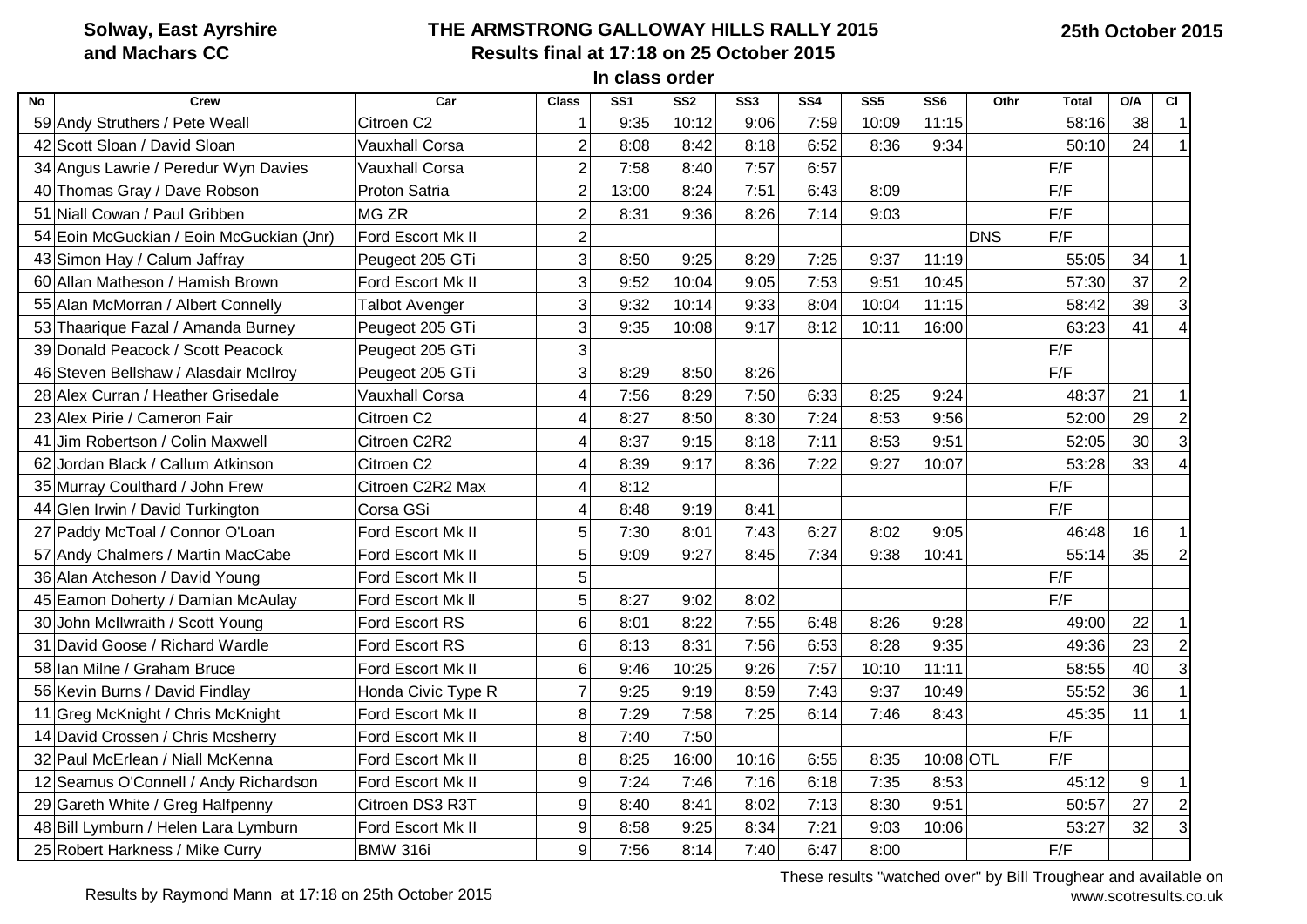## **THE ARMSTRONG GALLOWAY HILLS RALLY 2015 Results final at 17:18 on 25 October 2015 In class order**

| <b>No</b><br><b>Crew</b>              | Car                      | <b>Class</b> | SS <sub>1</sub> | SS <sub>2</sub> | SS <sub>3</sub> | SS <sub>4</sub> | SS <sub>5</sub> | SS <sub>6</sub> | Othr       | <b>Total</b> | O/A            | <b>CI</b>      |
|---------------------------------------|--------------------------|--------------|-----------------|-----------------|-----------------|-----------------|-----------------|-----------------|------------|--------------|----------------|----------------|
| 26 Gordon Murray / David O'Brien      | Ford Escort Mk II        | 9            | 8:06            | 8:22            | 7:50            | 6:37            |                 |                 |            | F/F          |                |                |
| 50 Kieran O'Kane / John Bryce         | Opel Ascona              | 9            | 9:11            | 9:34            | 8:50            | 7:32            |                 |                 |            | F/F          |                |                |
| 7 Fraser Wilson / Craig Wallace       | Mitsubishi Lancer Evo 9  | 10           | 7:30            | 7:41            | 7:12            | 6:20            | 7:44            | 8:36            |            | 45:03        | $\overline{7}$ | $\mathbf 1$    |
| 9 John McClory / David Hood           | Mitsubishi Lancer Evo 9  | 10           | 7:43            | 8:03            | 7:26            | 6:25            | 7:55            | 8:50            |            | 46:22        | 15             | $\overline{2}$ |
| 19 Alasdair Graham / Laura Stuart     | Mitsubishi Lancer Evo 9  | 10           | 7:57            | 8:09            | 7:39            | 6:30            | 8:03            | 8:59            |            | 47:17        | 19             | 3              |
| 21 Ross Mcfadzean / Scott Thomson     | Subaru Impreza           | 10           | 8:18            | 8:41            | 8:06            | 7:06            | 8:27            | 9:34            |            | 50:12        | 25             | $\overline{4}$ |
| 37 Spencer Wilkinson / Jamie Edwards  | Subaru Impreza STi N15   | 10           | 8:25            | 8:42            | 8:08            | 6:58            | 8:40            | 9:57            |            | 50:50        | 26             | 5              |
| 5 Mark McCulloch / Michael Hendry     | Mitsubishi Lancer Evo IX | 11           | 7:20            | 7:44            | 7:04            | 6:11            | 7:37            | 8:25            |            | 44:21        | 5              |                |
| 8 Chris Collie / Neil Shanks          | Mitsubishi Lancer Evo 6  | 11           | 7:25            | 7:36            | 7:10            | 6:14            | 7:25            | 8:37            |            | 44:27        | 6              | $\overline{2}$ |
| 4 Rory Young / Allan Cathers          | Mitsubishi Lancer Evo 5  | 11           | 7:21            | 8:00            | 7:24            | 6:23            | 7:31            | 8:36            |            | 45:15        | 10             | 3              |
| 22 Richard Dickson / Roger Alcorn     | Subaru Impreza           | 11           | 7:34            | 7:50            | 7:23            | 6:22            | 7:44            | 8:49            |            | 45:42        | 12             | $\overline{4}$ |
| 17 John Wink / John Forrest           | Mitsubishi Lancer Evo 9  | 11           | 7:40            | 7:58            | 7:31            | 6:27            | 7:52            | 8:43            |            | 46:11        | 14             | 5              |
| 20 Keith Morris / Martin Forrest      | Mitsubishi Lancer Evo 6  | 11           | 7:52            | 8:05            | 7:33            | 6:23            | 7:59            | 9:16            |            | 47:08        | 18             | 6              |
| 47 Billy Thomson / Sean Duffy         | Mitsubishi Lancer Evo 9  | 11           | 8:22            | 8:43            | 8:10            | 7:27            | 8:39            | 9:53            |            | 51:14        | 28             | $\overline{7}$ |
| 49 Jan Budge / Yan Griffiths          | Subaru Impreza           | 11           | 8:53            | 9:06            | 8:29            | 7:29            | 9:02            | 10:11           |            | 53:10        | 31             | 8              |
| 15 Ian Baumgart / Mike Dickson        | Subaru Impreza           | 11           |                 |                 |                 |                 |                 |                 |            | F/F          |                |                |
| 18 Iain Wilson / Keith Riddick        | Subaru Impreza           | 11           | 7:49            | 8:12            | 7:35            | 6:42            |                 |                 |            | F/F          |                |                |
| 52 Linzi Henderson / Alan Todd        | Subaru Impreza           | 11           | 9:10            | 9:18            | 8:32            |                 | 9:32            | 11:09           |            | F/F          |                |                |
| Jock Armstrong / Paula Swinscoe       | Subaru Impreza           | 12           | 6:50            | 7:10            | 6:48            | 5:45            | 7:09            | 8:01            |            | 41:43        | $\overline{2}$ | $\mathbf{1}$   |
| 3 Desi Henry / John Rowan             | Skoda Fabia S2000        | 12           | 6:58            | 7:11            | 6:48            | 5:53            | 7:13            | 8:06            |            | 42:09        | $\mathfrak{B}$ | $\overline{2}$ |
| 6 Niall Henry / Damien Duffin         | Mitsubishi Lancer Evo 10 | 12           | 7:33            | 7:38            | 7:11            | 6:22            | 7:39            | 8:41            |            | 45:04        | 8              | 3              |
| 10 Scott McCombie / Mark Fisher       | Mitsubishi Lancer Evo 9  | 12           | 7:33            | 7:47            | 7:29            | 6:22            | 7:50            | 8:46            |            | 45:47        | 13             | 4              |
| 24 Ross MacDonald / Matthew Johnstone | Mitsubishi Lancer Evo 9  | 12           | 7:43            | 7:56            | 7:26            | 6:45            | 8:04            | 8:55            |            | 46:49        | 17             | 5              |
| 33 James Gibb / Jane Nicol            | Ford AG Fiesta           | 12           | 8:14            | 16:00           |                 |                 |                 |                 | <b>OTL</b> | F/F          |                |                |
| 38 Derrick Jobb / Stephen O'Brien     | Mitsubishi Lancer Evo 8  | 12           | 8:26            | 8:52            | 8:19            |                 |                 |                 |            | F/F          |                |                |
| 2 David Bogie / Kevin Rae             | Ford Fiesta R5           | 13           | 6:46            | 7:03            | 6:39            | 5:42            | 7:03            | 7:56            |            | 41:09        | 1              | $\mathbf{1}$   |
| 61 Jonny Greer / Kirsty Riddick       | Citroen DS3 R5           | 13           | 7:23            | 7:46            | 7:09            | 6:13            | 7:22            | 8:22            |            | 44:15        | 4              | $\overline{2}$ |
| 16 John Rintoul / Ross Hynd           | Hyundai Accent WRC       | 13           | 7:37            | 8:12            | 7:42            | 6:38            | 8:12            | 9:13            |            | 47:34        | 20             | 3              |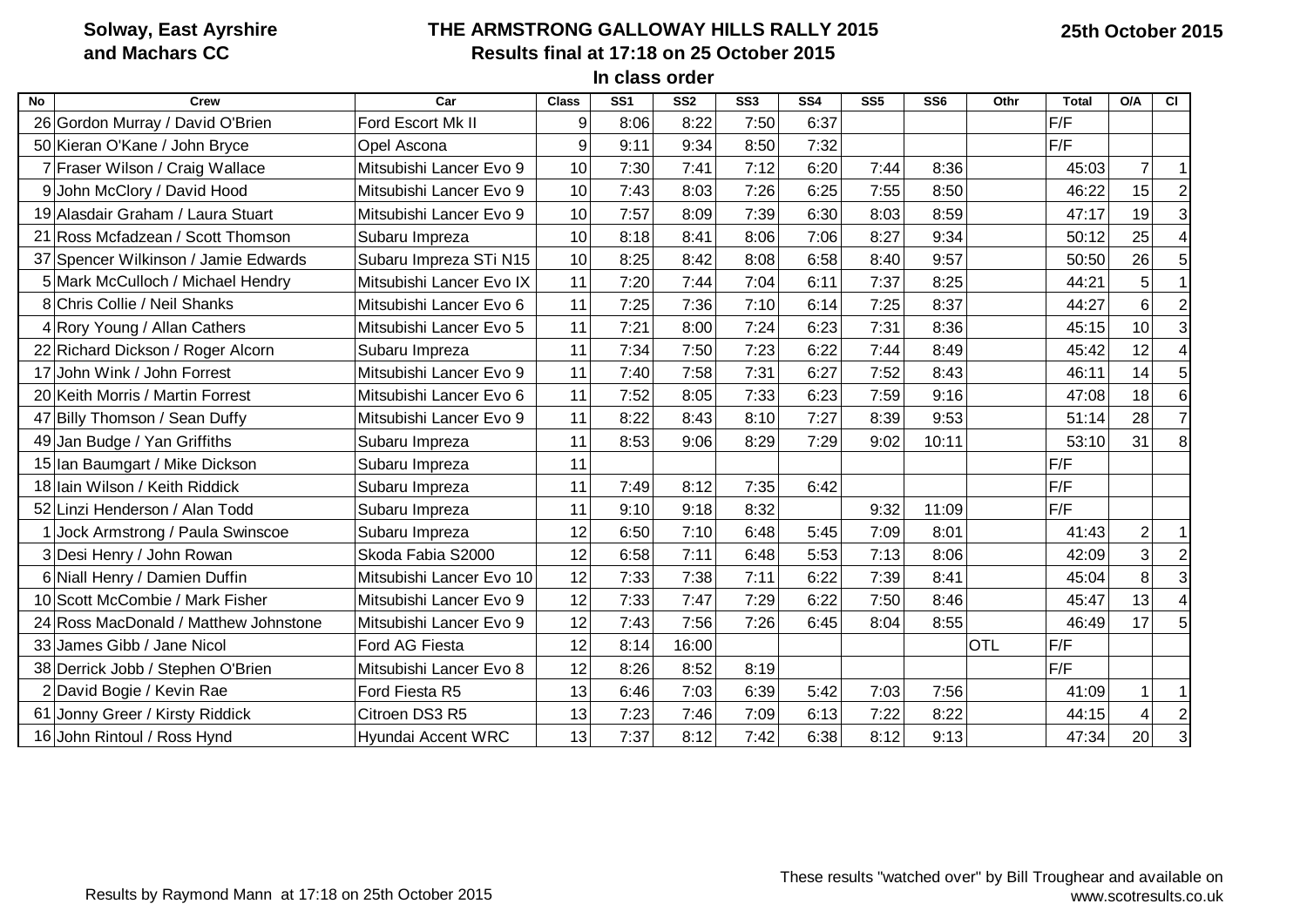| <b>Position</b>         | <b>No</b>       | SS <sub>1</sub> | <b>No</b>       | SS <sub>2</sub> | <b>No</b>       | $\overline{\text{SS3}}$ | <b>No</b>       | SS <sub>4</sub> | <b>No</b>       | SS <sub>5</sub> | <b>No</b>       | SS <sub>6</sub> |
|-------------------------|-----------------|-----------------|-----------------|-----------------|-----------------|-------------------------|-----------------|-----------------|-----------------|-----------------|-----------------|-----------------|
| 1                       | 2               | 6:46            | $\overline{2}$  | 7:03            | $\overline{2}$  | 6:39                    | $\overline{2}$  | 5:42            | $\overline{2}$  | 7:03            | $\overline{2}$  | 7:56            |
| $\mathbf 2$             | 1               | 6:50            | 1               | 7:10            | $\overline{1}$  | 6:48                    | 1               | 5:45            | 1               | 7:09            | $\mathbf{1}$    | 8:01            |
| 3                       | 3               | 6:58            | 3               | 7:11            | 3               | 6:48                    | 3               | 5:53            | 3               | 7:13            | 3               | 8:06            |
| 4                       | 5               | 7:20            | 8               | 7:36            | $\overline{5}$  | 7:04                    | 5               | 6:11            | $\overline{61}$ | 7:22            | 61              | 8:22            |
| $\overline{5}$          | $\overline{4}$  | 7:21            | 6               | 7:38            | 61              | 7:09                    | 61              | 6:13            | 8               | 7:25            | $\overline{5}$  | 8:25            |
| $\overline{\mathbf{6}}$ | 61              | 7:23            | 7               | 7:41            | $\overline{8}$  | 7:10                    | 11              | 6:14            | 4               | 7:31            | 4               | 8:36            |
| $\overline{7}$          | $\overline{12}$ | 7:24            | $\overline{5}$  | 7:44            | $\overline{6}$  | 7:11                    | 8               | 6:14            | $\overline{12}$ | 7:35            | $\overline{7}$  | 8:36            |
| 8                       | $\overline{8}$  | 7:25            | 61              | 7:46            | $\overline{7}$  | 7:12                    | $\overline{12}$ | 6:18            | 5               | 7:37            | $\overline{8}$  | 8:37            |
| $\overline{9}$          | $\overline{11}$ | 7:29            | 12              | 7:46            | $\overline{12}$ | 7:16                    | $\overline{7}$  | 6:20            | $\overline{6}$  | 7:39            | $\overline{6}$  | 8:41            |
| 10                      | $\overline{7}$  | 7:30            | 10              | 7:47            | $\overline{22}$ | 7:23                    | $\overline{6}$  | 6:22            | 7               | 7:44            | $\overline{17}$ | 8:43            |
| 11                      | $\overline{27}$ | 7:30            | $\overline{22}$ | 7:50            | $\overline{4}$  | 7:24                    | $\overline{22}$ | 6:22            | $\overline{22}$ | 7:44            | 11              | 8:43            |
| $\overline{12}$         | $\overline{6}$  | 7:33            | 14              | 7:50            | $\overline{11}$ | 7:25                    | 10              | 6:22            | $\overline{11}$ | 7:46            | 10              | 8:46            |
| $\overline{13}$         | 10              | 7:33            | 24              | 7:56            | 24              | 7:26                    | 4               | 6:23            | 10              | 7:50            | $\overline{22}$ | 8:49            |
| 14                      | $\overline{22}$ | 7:34            | $\overline{11}$ | 7:58            | $\overline{9}$  | 7:26                    | $\overline{20}$ | 6:23            | $\overline{17}$ | 7:52            | $\overline{9}$  | 8:50            |
| 15                      | $\overline{16}$ | 7:37            | $\overline{17}$ | 7:58            | 10              | 7:29                    | 9               | 6:25            | $\overline{9}$  | 7:55            | $\overline{12}$ | 8:53            |
| 16                      | $\overline{17}$ | 7:40            | 4               | 8:00            | 17              | 7:31                    | $\overline{17}$ | 6:27            | 20              | 7:59            | 24              | 8:55            |
| $\overline{17}$         | 14              | 7:40            | 27              | 8:01            | 20              | 7:33                    | $\overline{27}$ | 6:27            | $\overline{25}$ | 8:00            | 19              | 8:59            |
| $\overline{18}$         | 24              | 7:43            | $\overline{9}$  | 8:03            | $\overline{18}$ | 7:35                    | 19              | 6:30            | $\overline{27}$ | 8:02            | 27              | 9:05            |
| 19                      | $\overline{9}$  | 7:43            | $\overline{20}$ | 8:05            | $\overline{19}$ | 7:39                    | $\overline{28}$ | 6:33            | 19              | 8:03            | 16              | 9:13            |
| $\overline{20}$         | $\overline{18}$ | 7:49            | $\overline{19}$ | 8:09            | $\overline{25}$ | 7:40                    | 26              | 6:37            | $\overline{24}$ | 8:04            | 20              | 9:16            |
| 21                      | $\overline{20}$ | 7:52            | 16              | 8:12            | 16              | 7:42                    | 16              | 6:38            | 40              | 8:09            | 28              | 9:24            |
| 22                      | 28              | 7:56            | 18              | 8:12            | 27              | 7:43                    | 18              | 6:42            | 16              | 8:12            | 30              | 9:28            |
| 23                      | $\overline{25}$ | 7:56            | $\overline{25}$ | 8:14            | 26              | 7:50                    | 40              | 6:43            | $\overline{28}$ | 8:25            | 21              | 9:34            |
| 24                      | $\overline{19}$ | 7:57            | 30              | 8:22            | $\overline{28}$ | 7:50                    | 24              | 6:45            | 30              | 8:26            | 42              | 9:34            |
| 25                      | $\overline{34}$ | 7:58            | 26              | 8:22            | 40              | 7:51                    | 25              | 6:47            | $\overline{21}$ | 8:27            | $\overline{31}$ | 9:35            |
| 26                      | 30              | 8:01            | 40              | 8:24            | 30              | 7:55                    | 30              | 6:48            | 31              | 8:28            | 29              | 9:51            |
| 27                      | 26              | 8:06            | 28              | 8:29            | 31              | 7:56                    | 42              | 6:52            | 29              | 8:30            | 41              | 9:51            |
| 28                      | $\overline{42}$ | 8:08            | 31              | 8:31            | 34              | 7:57                    | 31              | 6:53            | $\overline{32}$ | 8:35            | 47              | 9:53            |
| 29                      | $\overline{35}$ | 8:12            | 34              | 8:40            | 45              | 8:02                    | $\overline{32}$ | 6:55            | 42              | 8:36            | 23              | 9:56            |
| 30                      | $\overline{31}$ | 8:13            | 21              | 8:41            | 29              | 8:02                    | 34              | 6:57            | 47              | 8:39            | 37              | 9:57            |
| 31                      | 33              | 8:14            | 29              | 8:41            | 21              | 8:06                    | 37              | 6:58            | $\overline{37}$ | 8:40            | 48              | 10:06           |
| 32                      | 21              | 8:18            | 42              | 8:42            | 37              | 8:08                    | 21              | 7:06            | 41              | 8:53            | 62              | 10:07           |
| 33                      | $\overline{47}$ | 8:22            | $\overline{37}$ | 8:42            | $\overline{47}$ | 8:10                    | $\overline{41}$ | 7:11            | $\overline{23}$ | 8:53            | $\overline{32}$ | 10:08           |